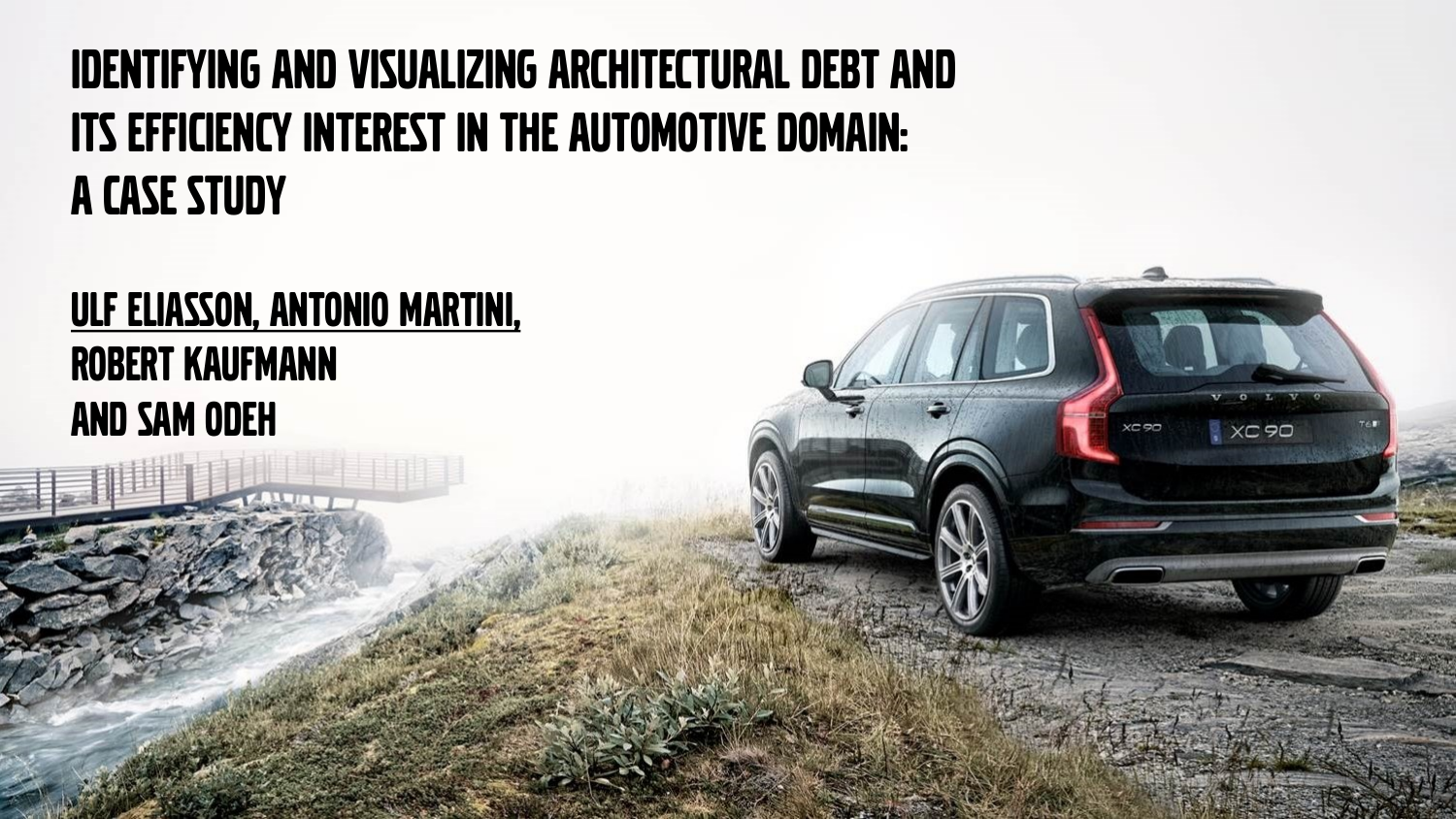

#### Modern cars are complex distributed software in moving, safety-critical, mechatronic systems.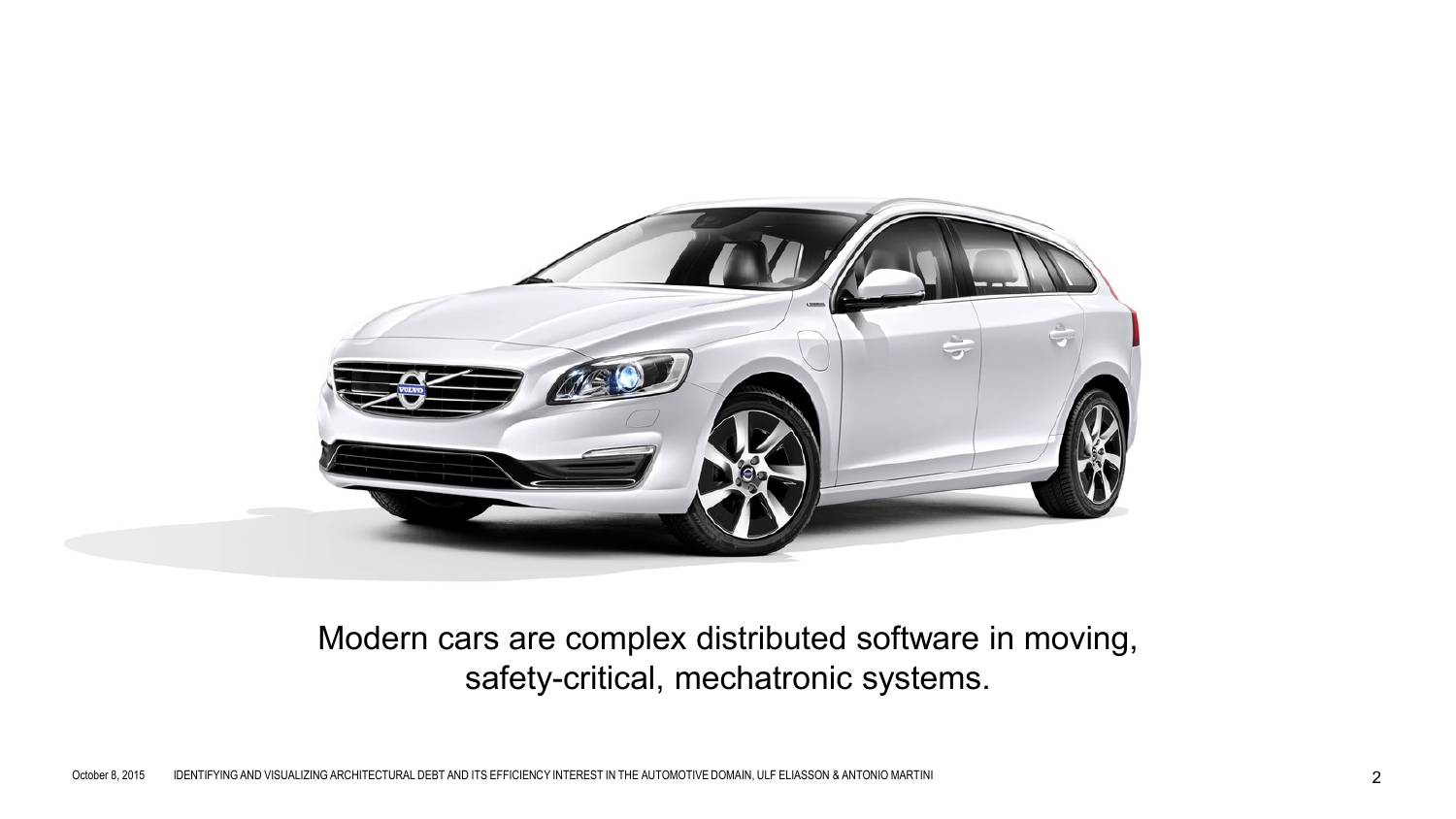### 100+ ECUs

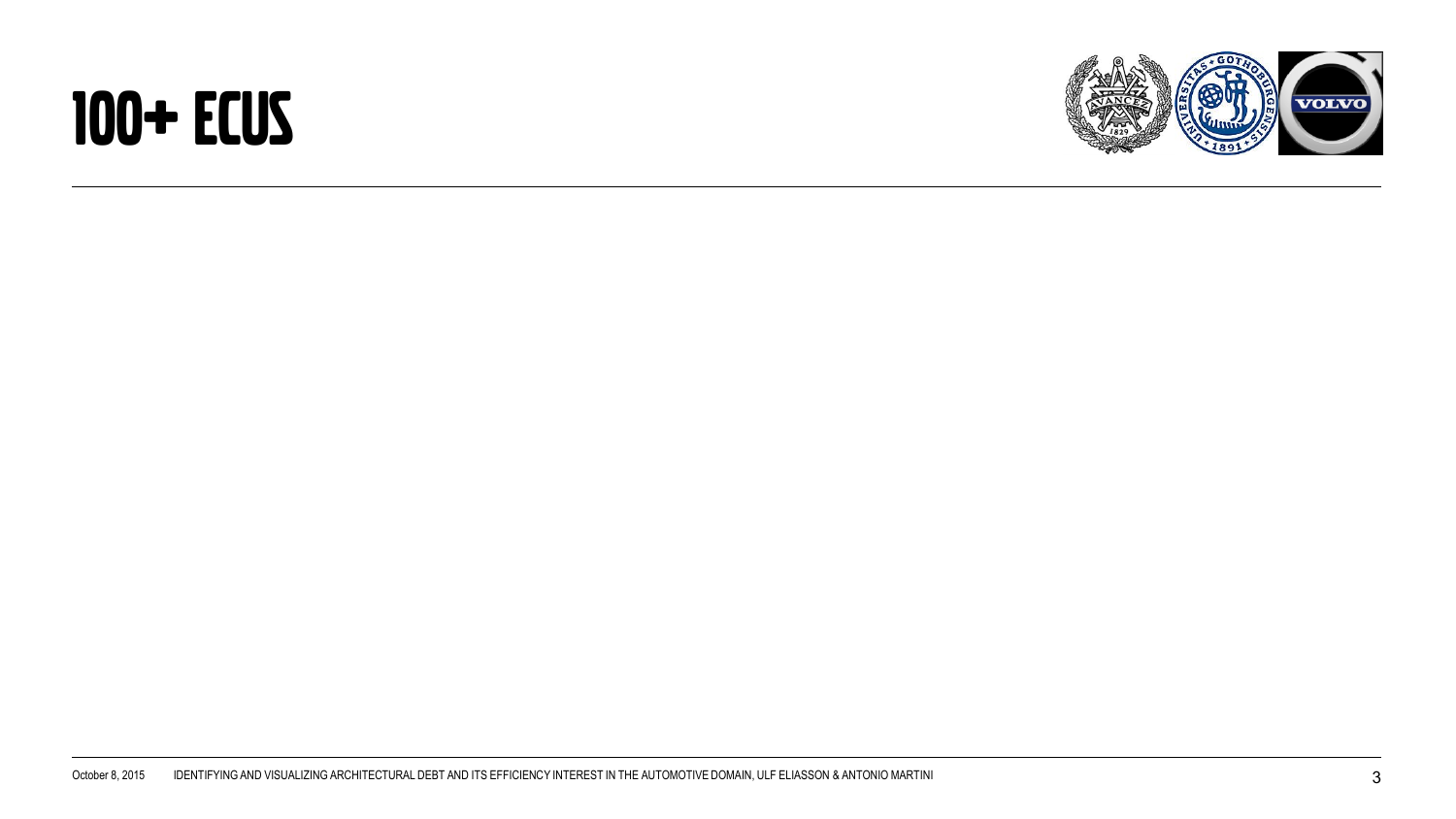## **ABSTRACTION LEVELS**



#### High-Level Architecture

- The high-level architecture is documented in a big UML-model
- Generate parts of an architecture description
- Complemented with text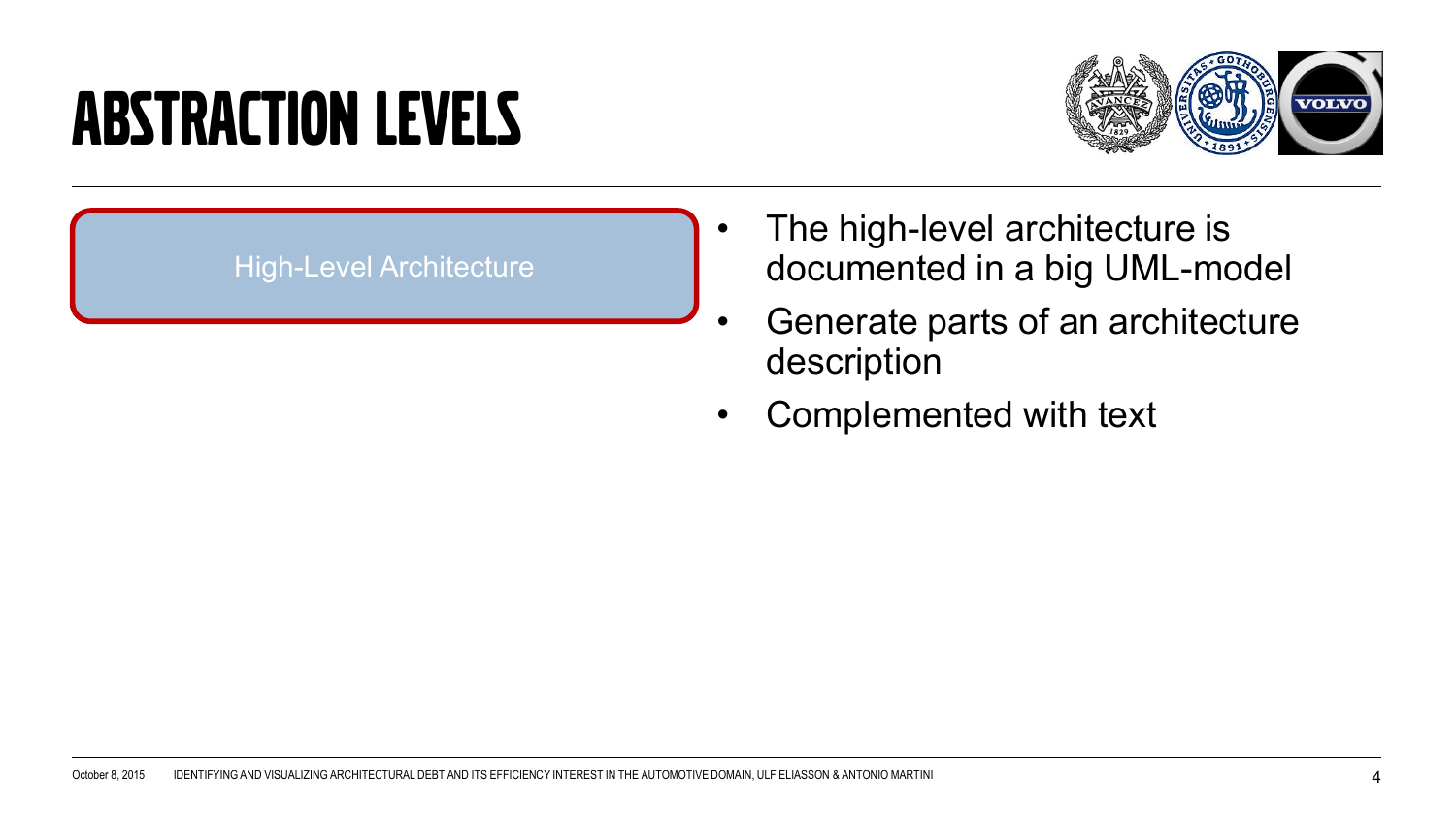### **ABSTRACTION LEVELS**



#### High-Level Architecture

#### Detailed Architecture and Design

- Detailed-archiceture is stored in a properitary tool
- Contains (almost) all the details
- Used to generate Simulink-shells and Autosar XML-files used for integration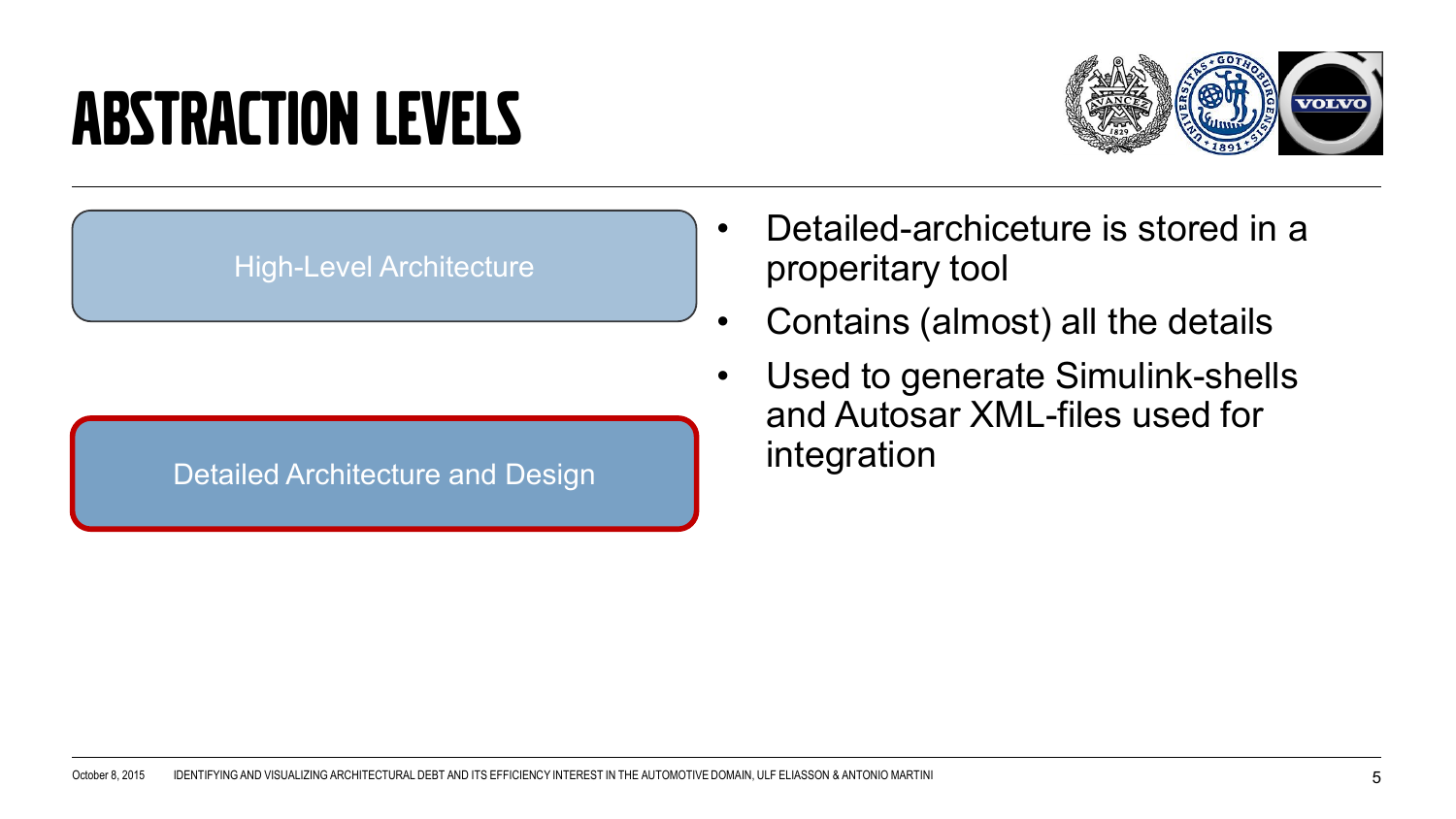### **ABSTRACTION LEVELS**



#### High-Level Architecture

Implementation done in Simulink inside the generated shells

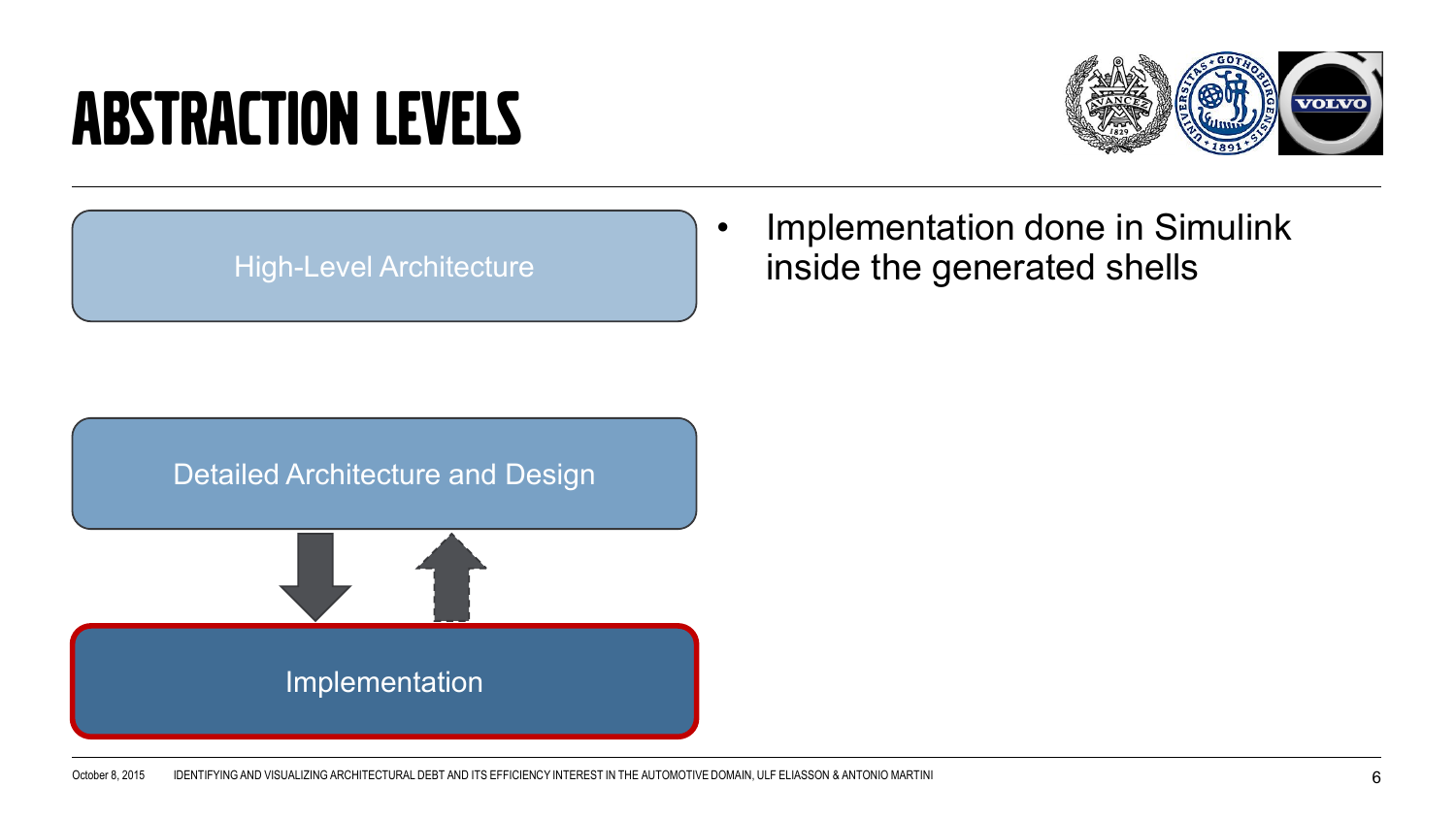### Our Focus



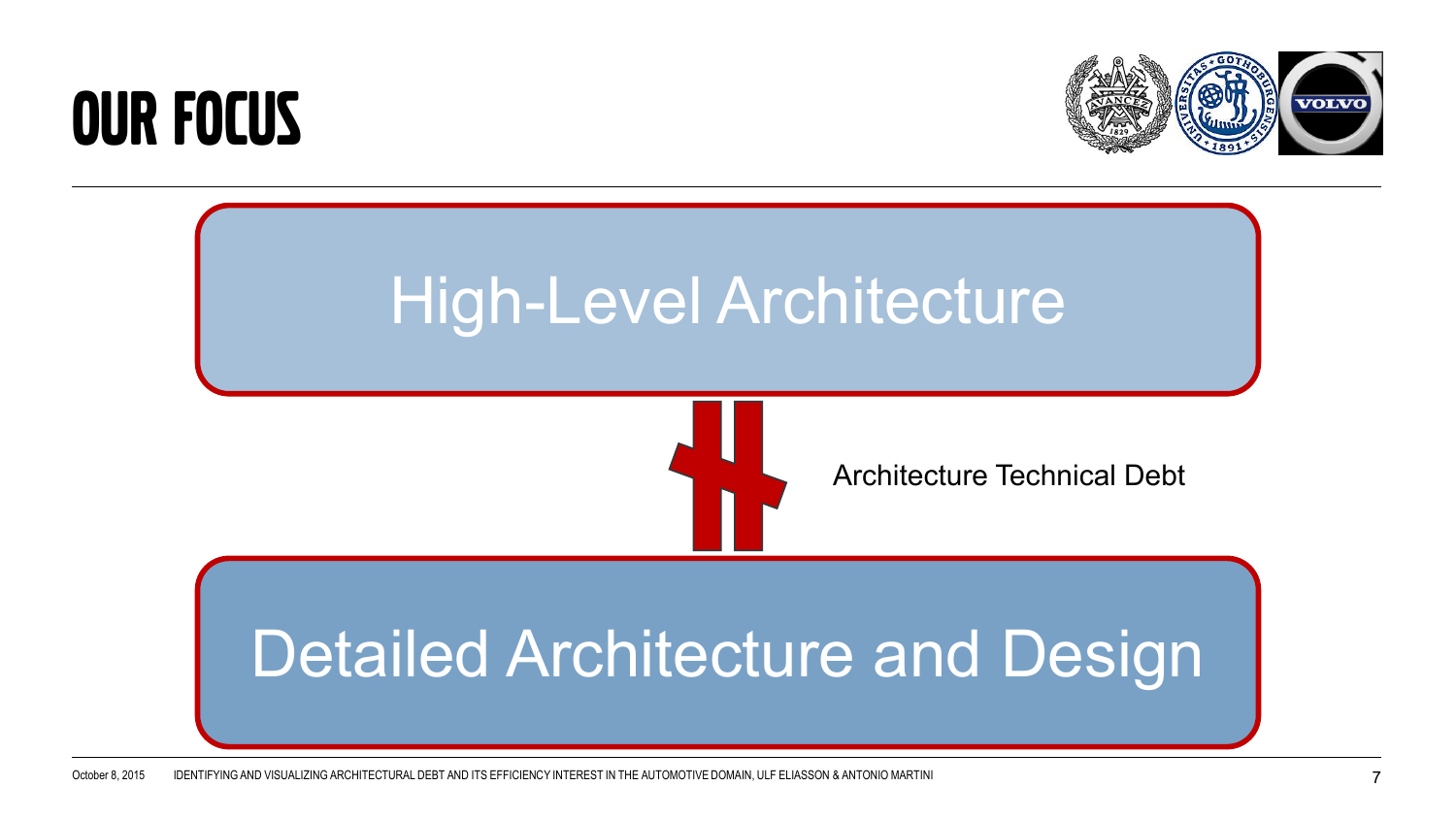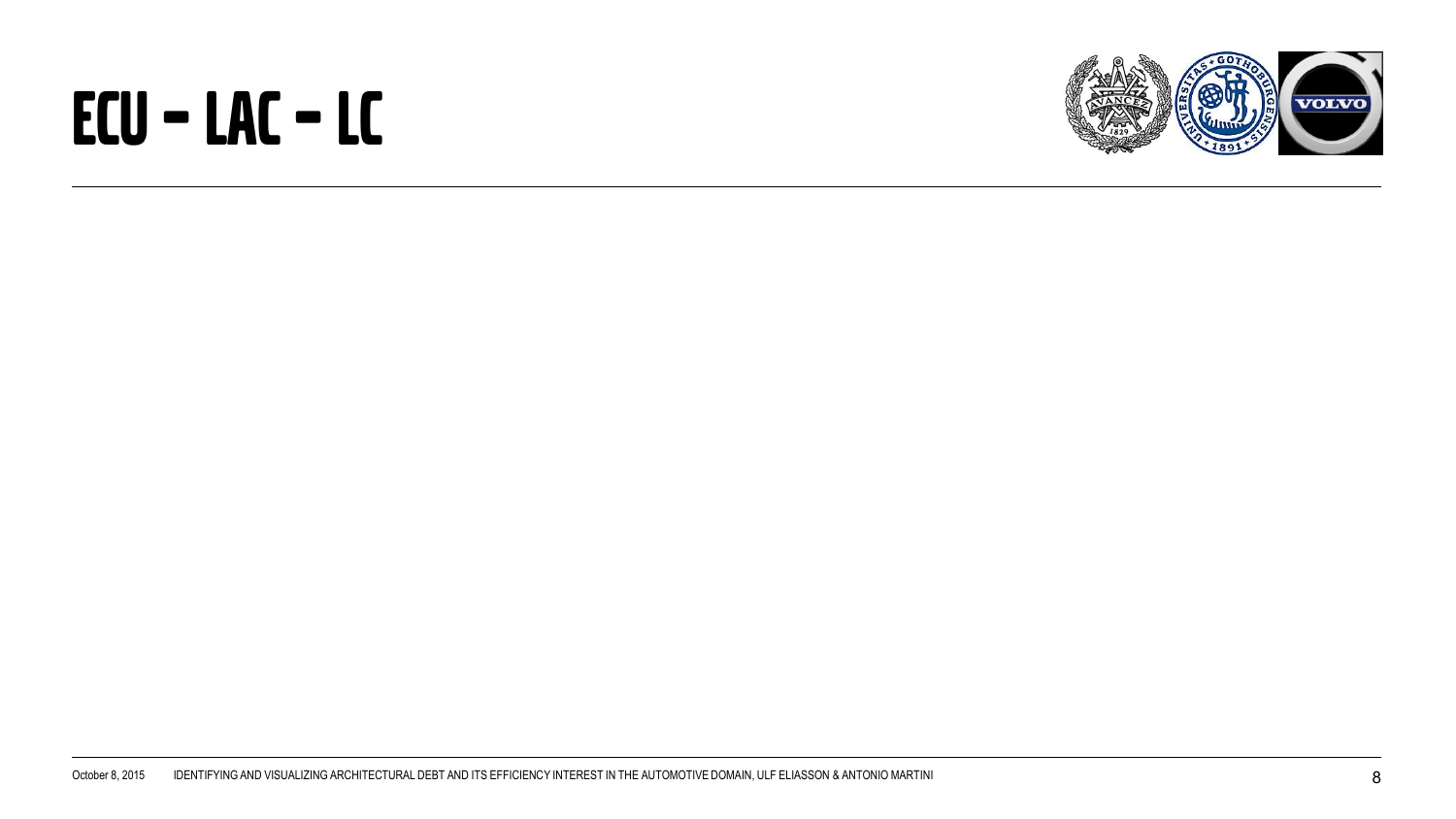

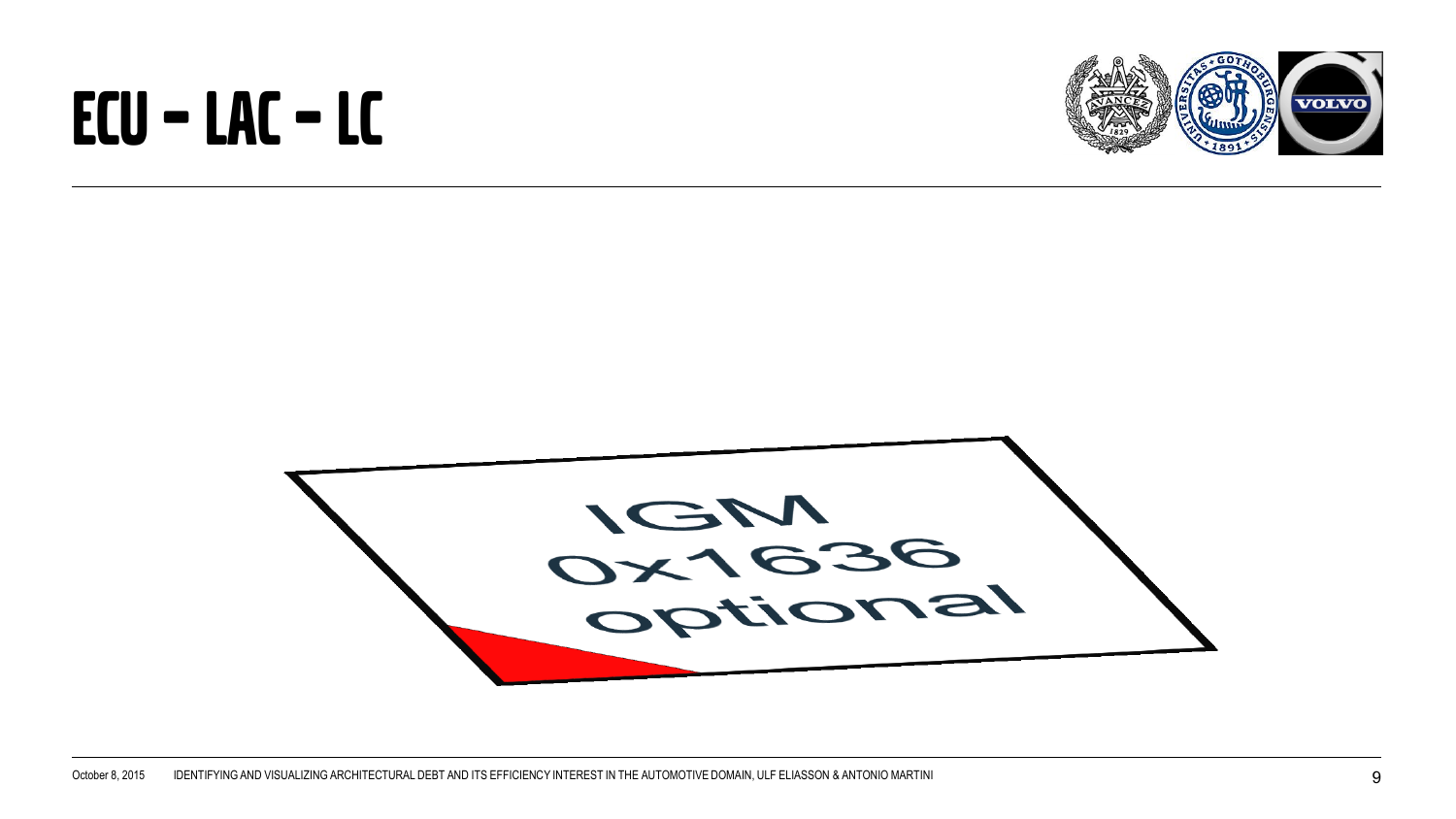

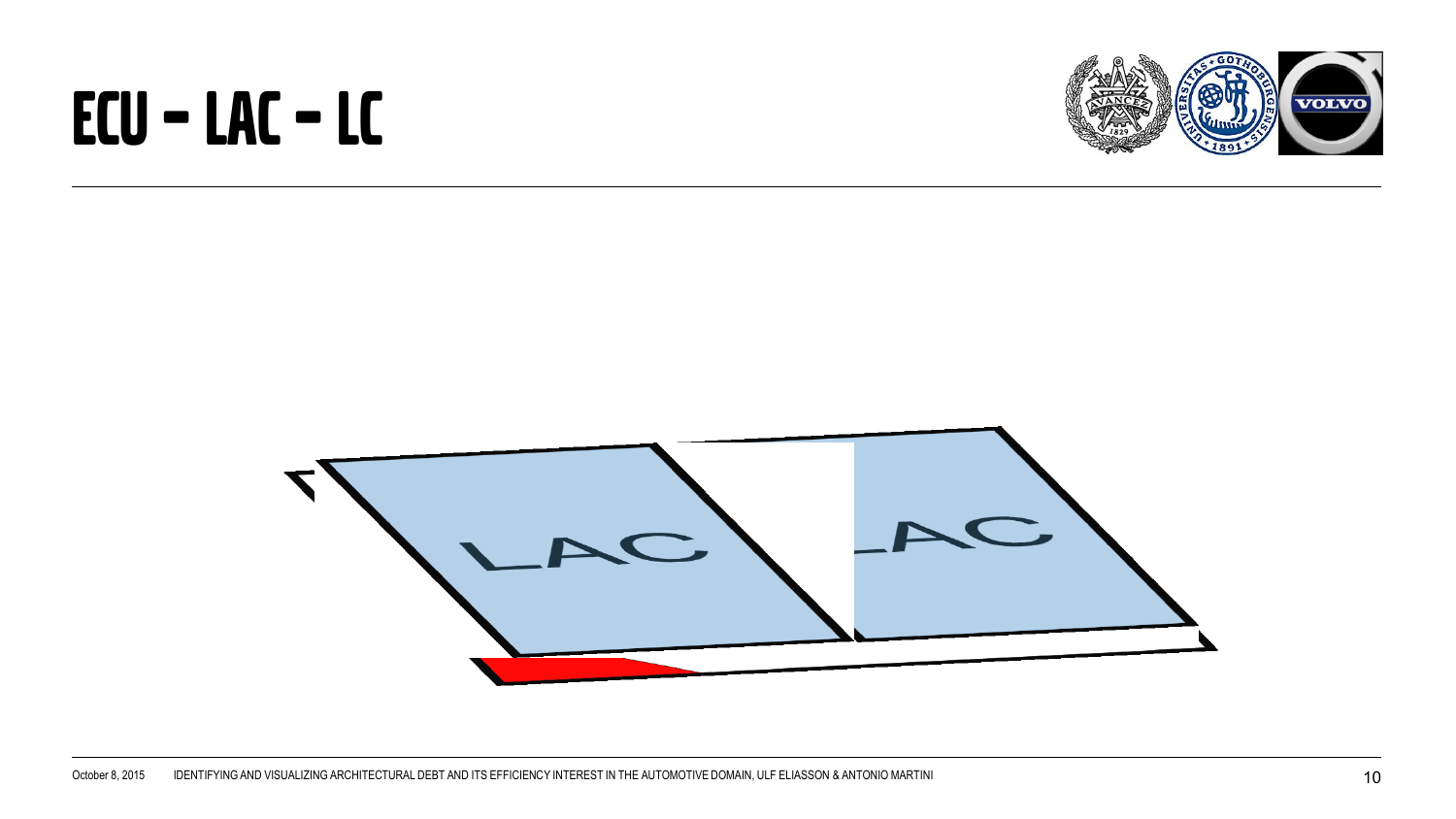

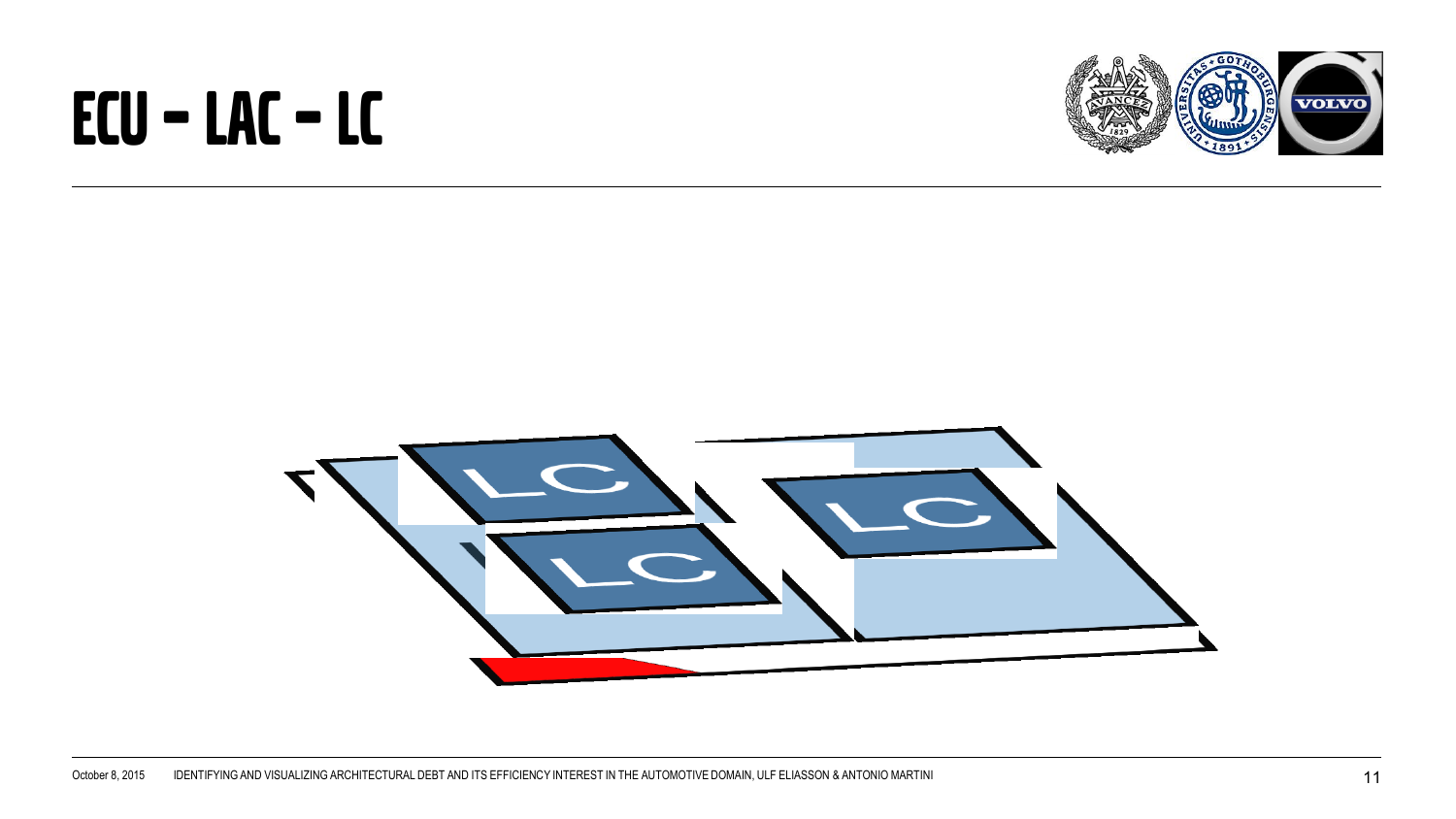## Architecture Technical Debt



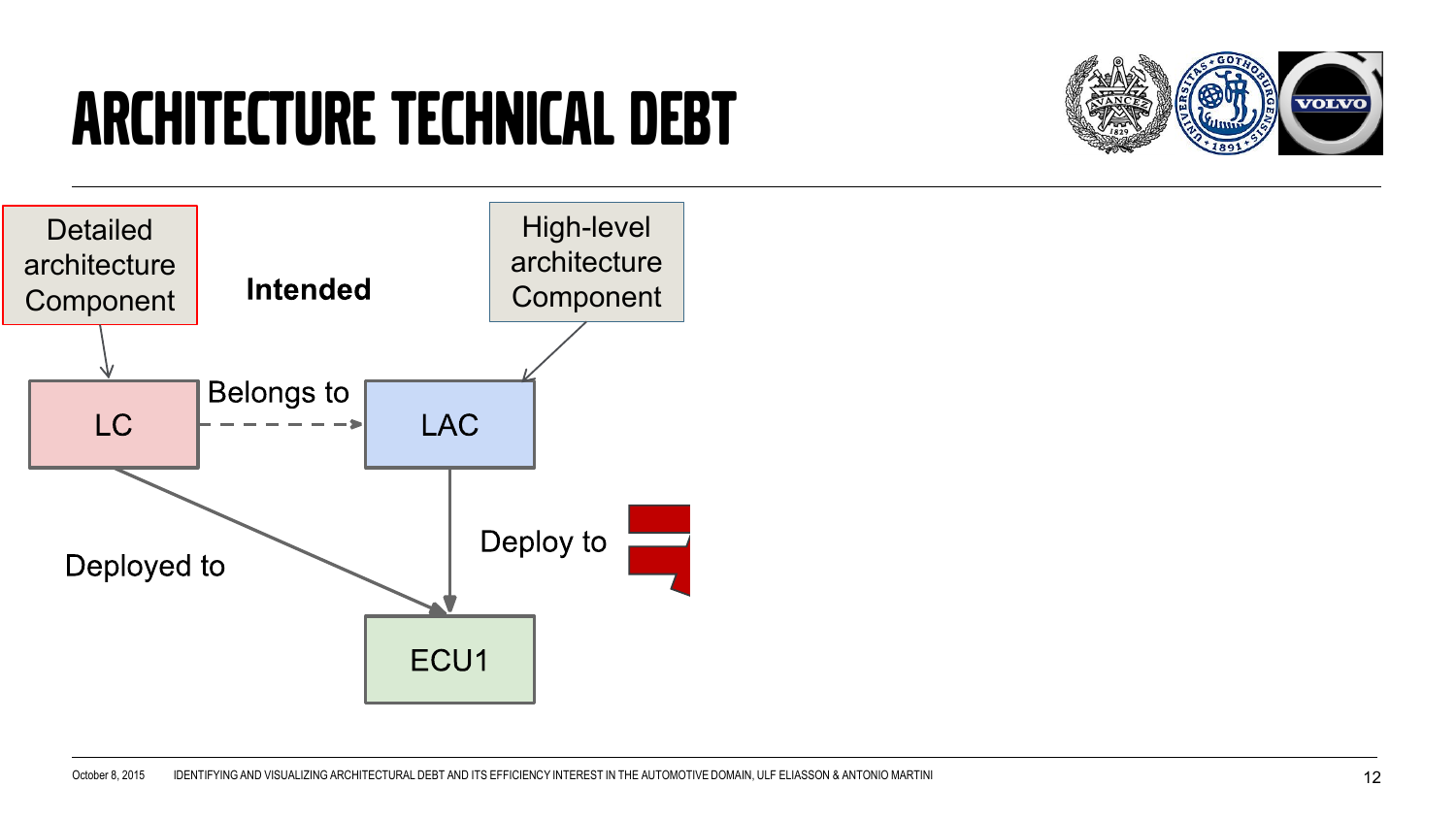## Architecture Technical Debt



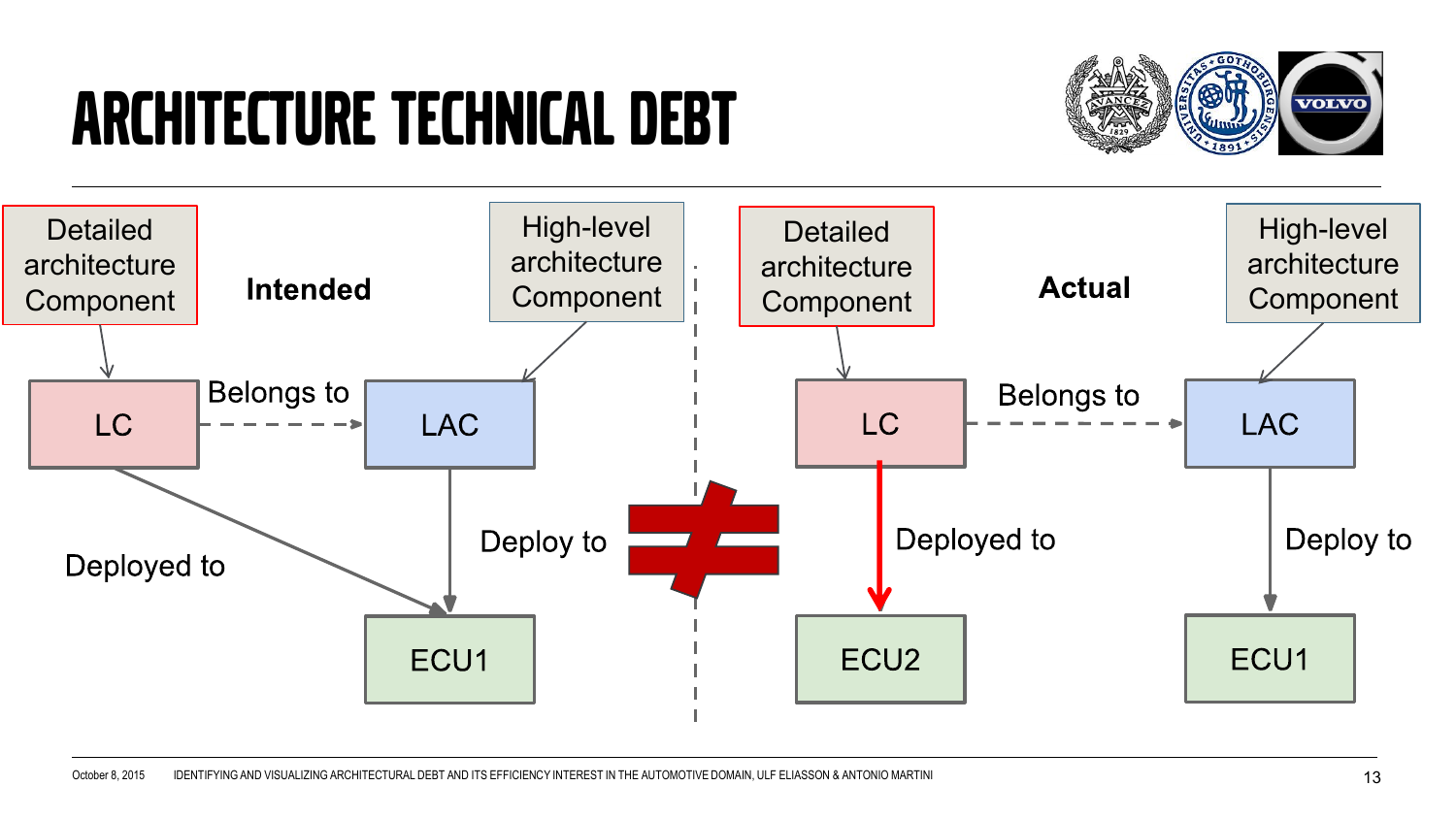#### Interest



**Intended** 

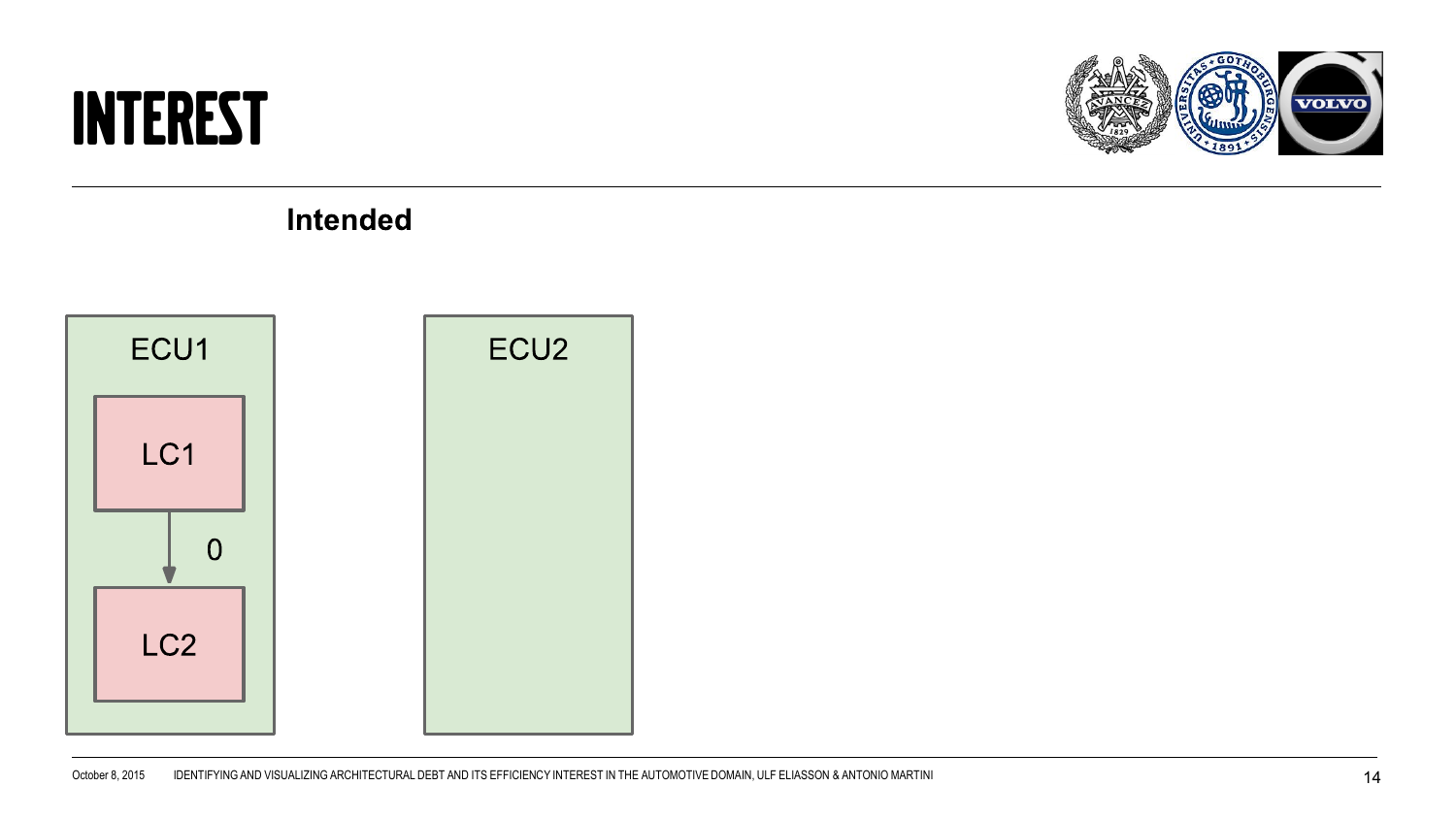#### **INTEREST**



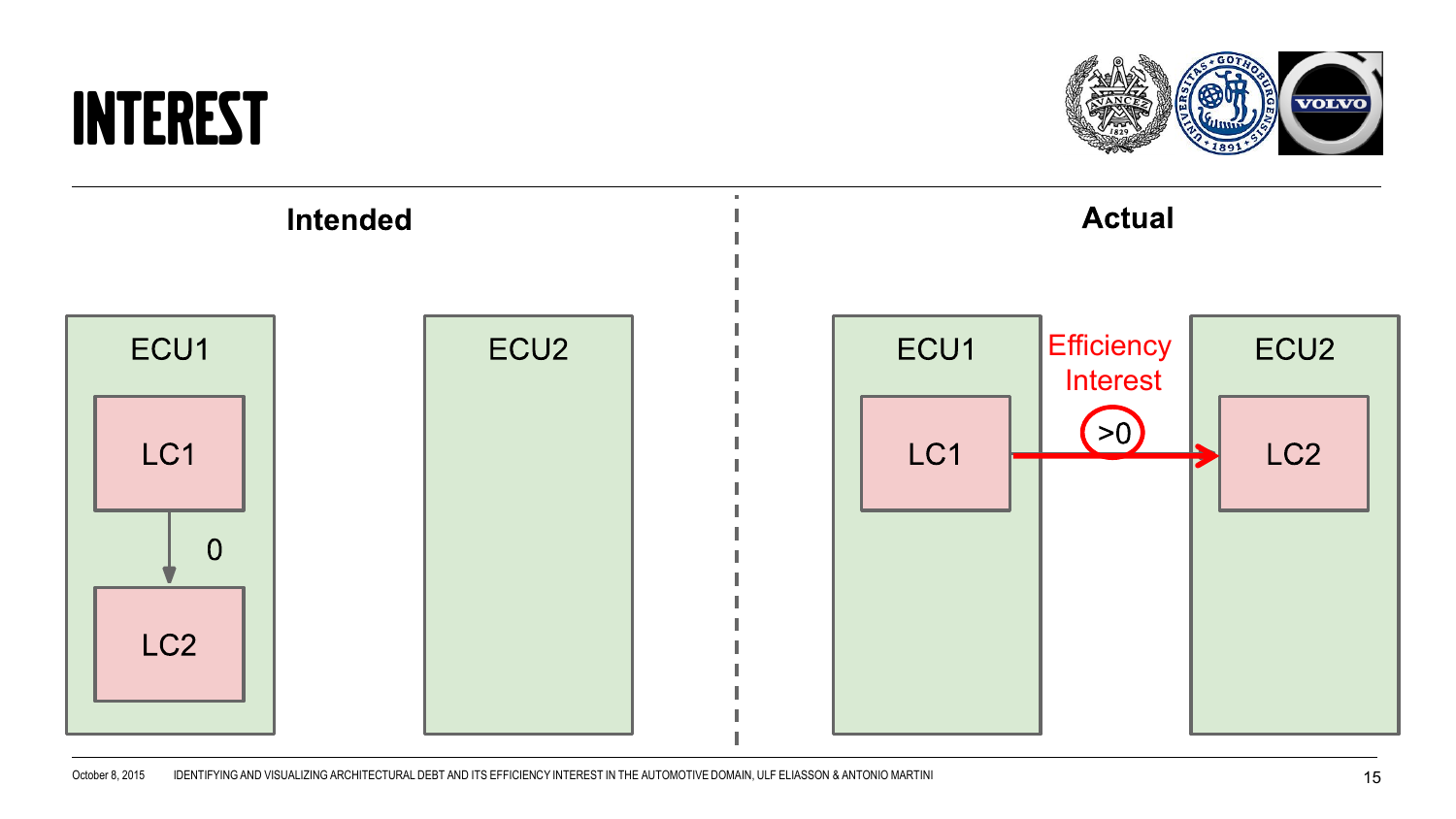# Visualization of debt and interest